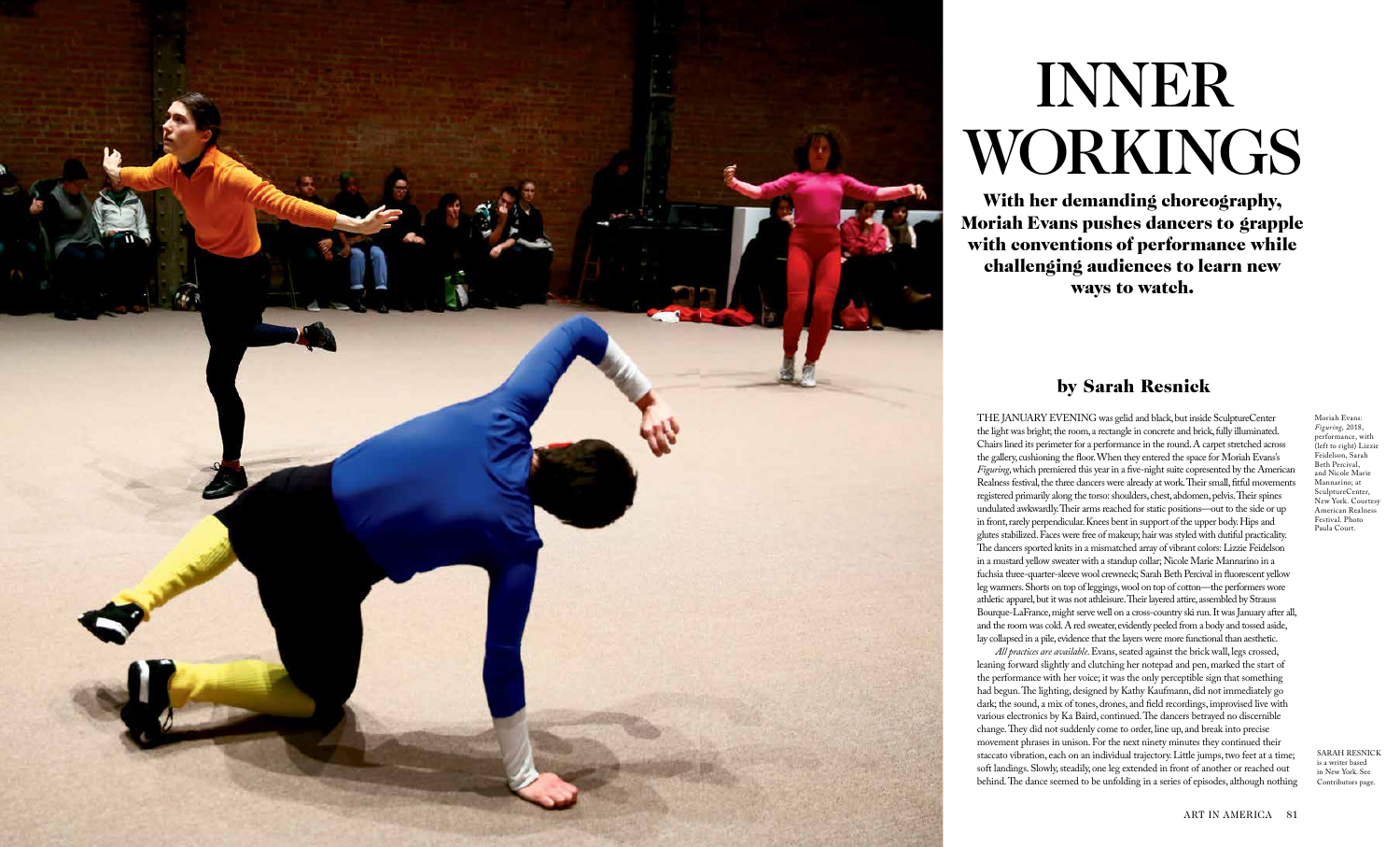Ondrej Vidlar, who performed with objects including nylon banners, shop vacuums, a sheet of silver Mylar, and plastic tarps. As with *Out of and Into* the dancers began by walking the periphery of the performance area. The stage was well lit and the barefoot dancers, wearing basic black shorts and tank tops, toured the stage while carrying the objects—except for Cloud, who sometimes walked and sometimes executed a complex choreographic sequence involving kicks and turns. Later, four dancers performed solos each wearing a black nylon vestment-like garment, designed by Evans, Evelyn Donnelly, and Alan Calpe, that lacked openings for the neck, arms, or eyes. As they spun and leaped across the stage, their arms outstretched but entirely encased in nylon, they were shapes—a spiral, a triangle, a cone, a diamond—rotating through space. After completing the solos, the four shapes came together onstage to repeat the same choreography. Whereas earlier the dancers carried objects, in this segment they appeared to become them. Later, in an arresting solo, Cloud bounded across a nearly blackened room in an intensifying sequence of complex leaps and turns. The movements were virtuosic, but it was Cloud's metallic Mylar shroud that sent the dance into the realm of spectacle, casting splinters of light onto the walls and floor.

IN 2015 EVANS premiered *Social Dance 1–8: Index* and *Social Dance 9–12: Encounter*, two performances that revisited these pairings, while also foregrounding a set of concerns having to do with social behavior.

"*Another Performance* is about the creation of a performance," Evans explained. How to render the process of dance-making visible on stage is one of the artist's recurring interests, and here she has done so through explicit citation, borrowing from choreographers she calls the "white matriarchs" of American experimental dance—Trisha Brown (1936–2017), Lucinda Childs (b. 1940), Isadora Duncan (ca. 1877–1927), and Martha Graham (1894–1991). Duncan, who found ballet sterile and oppressive, developed a vocabulary meant to showcase pure expression, pure feeling. She performed flowing movements in bare feet and wore flimsy, ethereal robes, her hair loose. Even as her career was beset by scandal—effectively because she rebuffed the era's social etiquette of polite society—Duncan was also the first to confirm that dance could be taken seriously outside the ballet academy. She paved the way for Graham, who used stark, serious choreography to access primal emotions like violent anger, that she believed more flowing, graceful forms of movement were unable to express. Childs and Brown were both members of Judson Dance Theater; like Graham, they rejected the notion that dance must be "beautiful" but were less invested in it as a means to express inner emotional states. With other Judsonites, they made dances using chance- and task-based composition strategies (à la John Cage) and incorporating pedestrian movements and everyday objects. By integrating motifs from the four choreographers—in the section with the dancing shapes, for example, Duncan is the circle, Graham the triangle, Childs the cone, Brown the diamond—Evans effectively recounted one particular history of dance and juxtaposed qualities that do not routinely appear side by side in choreographies descended from this lineage: the quotidian and the spectacular, pure form and expression, complex systems and excess. those practices that are process-oriented or devoted to generating art via systems; in the way that Conceptual art is often about art and art-making, Evans's dances are about dance. But like any disciple looking to strike out on her own and make a name for herself, she took what she needed from her teachers and rebelled against the rest. Excess leaches from otherwise conceptual endeavors. *Out of and Into (8/8): Stuff*, Evans's first evening-length performance (Théâtre de l'usine, Geneva, 2012), borrowed its setup from Samuel Beckett's hypnotic, wordless television broadcast, *Quad* (1981). In that piece, four cloaked figures perform patterned walks around and across a square, turning counterclockwise at each corner. Beckett called it a "play," but "dance" seems equally appropriate. In *Out of and Into* Evans and Sarah Beth Percival, the hoods of their black cloaks obscuring their faces, moved silently through a square in a similarly patterned series; like Beckett's figures, they began by walking, but soon transitioned to crawling or dragging themselves along the square. About a quarter of the way through, the two dancers, still following the same pattern, upright once more but with spines hunched, began to scream. Around midway, the dancers, stretched out along the floor, shed their cloaks like moths emerging from their chrysalises, then coiled and writhed nude in a mess of foam. (When Evans and Percival performed *Out of and Into*, at American Realness in 2014, they jettisoned the cloaks for full-body white leotards embellished with inked impressions of rainbows, apples, and pineapples, trading sinister minimalism for blissed-out maximalism.) In *Out of and Into*, then, the increasingly hysterical woman disrupts the orderly (male) system, until the whole thing breaks down.

have seen Sarah Michelson or Ralph Lemon or Jennifer Monson or Ann Liv Young or Neil Greenberg, all of whom performed in New York during that time. She eventually earned a master's degree from the department of visual arts at the University of California, San Diego. But not before she found choreography. Evans left California and, after a year studying contemporary dance on a traveling fellowship, returned to New York. This was ten years ago. She has lived there ever since. From her earliest works, Evans acknowledged a debt to dance's formalist and minimalist strains—to dance that distanced itself from a focus on psychological states and dramatic intrigue, and thus from characters and narrative, and moved closer to a kind of abstraction; the quality of simple, unadorned movement was paramount. Evans can be linked especially to those who took part in Judson Dance Theater, a loose assembly of dancers, artists, and musicians who between 1962 and 1966 staged a series of concerts that explored the structure of dance movement and dance itself. Like the Judson choreographers, Evans is suspicious of psychologically motivated drama and conventional theatricality. She works outside the company model, performing with and for friends, and friends of friends, and at alternative venues and multidisciplinary spaces, which includes museums. Evans's works also suggest a debt to Conceptual art, and in particular

*Another Performance*, presented at Danspace Project in New York in 2013, featured seven dancers, Evans, Alan Calpe, Maggie Cloud, Tess Dworman, Christina Evans, Sarah Beth Percival, and

This dance did not subscribe to traditional aesthetic codes of beauty. When the eye roams in search of symmetry, in search of recognizable form, in search of something one can point to and claim, *I know this to be dance*, and when very few such things present themselves—when almost nothing in the dance looks like dance—the mind moves on to other considerations. This is one of dance's great achievements. Is there a system in place, some organizing principle that the dancers are adhering to? To whom or what are they responding? To one another? To Evans? How much agency do the dancers have, how much restriction? What makes it a dance at all? Why do we watch dance to begin with? For viewers trying to answer these questions, the movement vocabulary recedes, and in the foreground are the ways the dancers were relating to and perceiving—themselves, one another, Evans, the audience; the ways that we in the audience were relating to and perceiving them.

EVANS CAME TO choreography late. Growing up in Columbus, Ohio, she studied ballet, starting at the age of four or five. As a teenager, she trained devotedly, attending high school half the day and conservatory the other half. There she was introduced to the movement techniques of Merce Cunningham, Martha Graham, and other titans of modernist dance, sparking an early interest in nonclassical movement techniques. After high school, however, she stopped dancing. At Wellesley College, in Massachusetts, she completed her undergraduate degree in art history and English literature. Afterward, she took a curatorial job in the contemporary art department at the Brooklyn Museum. New York pleased her but not because of its dance community. "I was not in the downtown scene," Evans told me over coffee at a café in SoHo, a few weeks after the SculptureCenter run*.* 1 *"*I did not hang out in the dance art world. I did not hang out in the experimental scene." In her three years at the museum, she attended a handful of classes and not a single performance. Had she, she might

like narrative could be used to describe them. What marked these segments—or, at least, what stood out in the dance as strikingly different—were moments of exchange between dancers. They bonded in twos, quivering back to back; or, holding hands, they walked, landing each step in unison, pausing to bend at the waist before turning 180 degrees to retrace their steps. At times, all three dancers came together as a pulsing unit, first upright, then entangled in a pile on the floor.

The dancers offered one another instructions, encouragement, or criticism. *Keep letting the energy flow*. *I think you can do better than this*. They vocalized, at first appearing as if straining to speak. They made guttural groans, low murmurs, grunts. They bleated and brayed. They cried out. They uttered banalities, quiet incantations, their addressees vague. *Does your best friend do dance too? I shouldn't have given you all those presents. You have to wear a scarf when it's this cold. Whatever happened to our poetry club? You could be a birth doula.* What had prompted the dancers to speak or what their speech meant in relation to the movements was not easy to discern. Still, it seemed most important that the dancers were speaking at all. Their use of pronouns—*I*, *you*—returned them from their private world into the world in which the audience resided. A world formed by language, a social world. And for this, it seemed, the audience felt relief. I heard exhalations, soft laughter. We were relieved, perhaps, because they were communicating in ways we could understand.

There is something that I often experience when watching a dance: my mind is seized by a spirit unabashedly American, the same spirit occupying the competitive dance shows on primetime television ("Dancing with the Stars*,*""So You Think You Can Dance," "World of Dance," etc.)*.* Who is doing it best? I feel compelled to rank the dancers or choose a favorite. But *Figuring* resisted this kind of evaluation. The movement vocabulary was inelegant, disorderly. The dancers moved gracelessly, persisting in asynchronous motion.

*Figuring*, 2018, performance, with (left to right) Percival, Feidelson, and Mannarino; at SculptureCenter. Courtesy American Realness Festival. Photo Paula Court.



## In the way that Conceptual art is often about art and art-making, Evans's dances are about dance.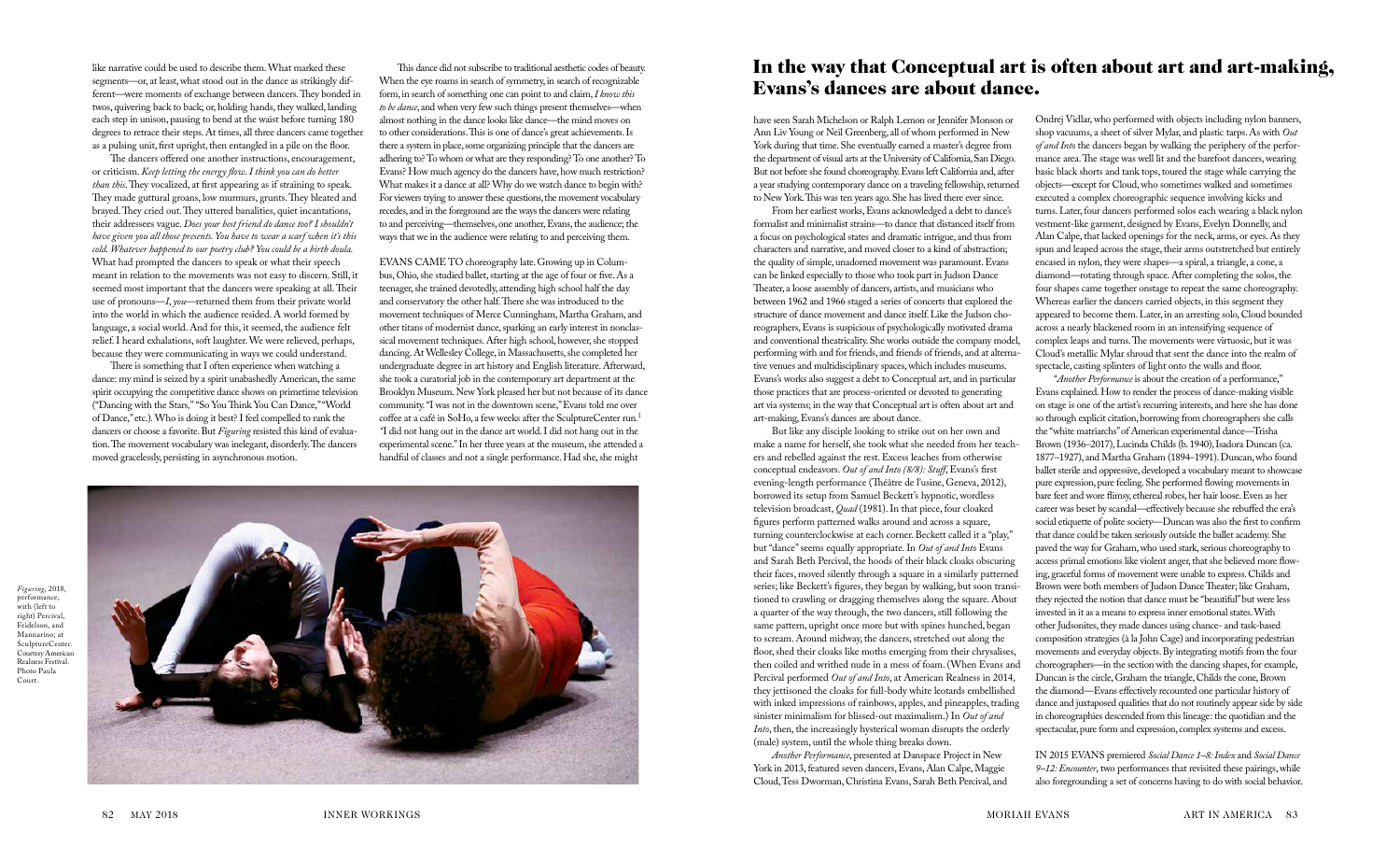women) who carried them out. Modern dance has continually challenged the stark duality—after all, modern choreographers often made their dances for themselves first, as solos. So-called postmodern dance, including works by Judson choreographers, further complicated this relationship by making dances within "collective" settings, which have been celebrated by many critics as upending certain hierarchical relationships and "democratizing" dance's production and reception. 3

So it's notable that with *Index*, Evans has taken a form of dance that symbolizes a certain kind of freedom—that is to say, without the direction of a choreographer—and restrained it with tight, minimalist choreography. Evans herself points this out even before the perfor mance has officially started, when without much cordiality she escorts audience members in small groups to seats she has chosen. It is her way of telling us who is in control. With *Index* Evans seems to offer a kind of utopianism without ever fully believing in it. Look, she is say ing, these utopian elements—the collaboration, the cooperation—are just display. Evans is questioning the ostensibly utopian interpretations of postmodernist dance-making strategies that seem a bit facile, in light of the way postindustrial economic labor relations have brought partici pation, collaboration, and human contact to the very heart of contem porary capitalism. The dancers, after all, were contractors for hire.

*Encounter*, performed in October 2015 at Danspace Project, homed in more precisely on how facial expressions cue social exchanges. The audience was once more seated in the round, this time on foam cushions surrounding the stark white floor. Six dancers (Maggie Cloud, Lizzie Feidelson, Iréne Hultman, Rashaun Mitchell, Lydia Okrent, Benny Olk) sported full-length body suits designed by Strauss Bourque-LaFrance. The costumes' black-and-white vertical symmetry—the front was white and the back black, or vice versa paid homage to Merce Cunningham's *Beach Birds* (1992). When the audience entered, the dancers were already there, seated on the floor toward the edge of the stage in informal postures, like those one might have when hanging out with a friend: with legs out in front, or tucked under, or thrust to the side. If you were there, a dancer might have sat facing you and stared into your eyes. You would probably have stared back. You might have wanted to speak but would not have, even though no one had explicitly given instructions; it is a convention of these spaces not to speak to the performers unless spoken to first. And you probably wouldn't have been able to look away. It was the dancer who ultimately got to decide when the engagement would begin and end.

The repeating phrases on display were pared-down interpretations of vernacular dance movements, drawn from what is often called "social dance," those sequences of steps meant for the dance floor at the club or the wedding party: the Charleston and the Tango, the Foxtrot and the Box Step, the Big Apple and the Lindy Hop, the Twist and the Pony, the Electric Slide and the Grapevine. Evans selected a handful of these and abstracted them to foreground their structure, reducing what ordinarily are expressions of joy and catharsis, even self-determination, to pure form. Although the dancers' steps were circumscribed by the floor pattern, their arm movements were less restricted; they could choose from among seven. What they did with their heads was entirely up to them: which way they turned or cast their eyes; the nature of their facial expressions. Again, the system was closed but also porous; personality, expression, could creep in. The costumes reinforced this tension: designed by Alan Calpe and Christopher Crawford, the sparkly black tanks and shorts, adorned with mesh panels and long fringes, seemed somewhat at odds with the dance's constrained, minimalist choreography. The garments would not have been out of place in a teenage dance recital or a football halftime show, where "personality" is so essential as to be over-performed.

> *Encounter* eventually transitioned from the face to the body, with each individual dancer moving independently. The dancers began with simple, near-slow-motion bends, tilts, and rotations, executed with precision and control, and by midway through had elevated the energy into a kind of frenzy, still moving independently but at a feverish pace, privileging flesh over form. The piece closed with the dancers seated on the floor again, spread out in a wide circle, facing one another, their backs to the audience, maintaining eye contact until it was time to get up and walk off.

By calling attention to eye contact as a basic form of exchange, *Encounter* accented the ways we observe and are ourselves observed, the ways our bodies transmit sensations and feelings outside of language.



*Index* comprised forty-five dance steps that Evans sequenced using the square pattern on the marble floor of Issue Project Room's Beaux-Arts building, originally the posh ballroom setting for Elks Lodge social convocations in Brooklyn. The dance began as one by one the five dancers (Maggie Cloud, Lizzie Feidelson, Benny Olk, Sarah Beth Percival, and Jeremy Pheiffer) showcased a sequence of precise move ment phrases along the marble grid, step touching, pivoting forward and back, sidestepping, turning on both feet—all with hands resting gently on hips, or arms swinging front to back or out to the side but never above the shoulders. After each dancer's solo, the performers regrouped to form a circle, holding hands and looking at one another while continuing their precise movements. The circle became a line became a circle again as the dancers moved in and out of unison. For the most part, the group seemed to be performing for themselves, except when they moved en masse to engage a seated audience mem ber to join in their affectations of hand-holding harmony. Wearing deadpan expressions, the dancers came off as more sinister than kindly.

In the second half, the dance became more dynamic, more excit ing, the group alternately dissolving and re-forming. A series of duets saw the performers dancing face-to-face, in unison, as intimates—or prospective intimates—might at a nightclub, but always with restraint. In one brief segment Feidelson and Olk embraced, holding each other's butt cheeks, stepping forward and back and then to the side. In other circumstances it would almost certainly have been sexy, carnal, but here the eroticism was muted—as if the movements were performing the people rather than the other way around.

One aspect that distinguishes Western concert dance from social dance is that the notion of an individual author or choreographer is arguably not appropriate in the latter. 2 The idea of dance as a thing to be created first and performed later dominated nineteenth-century ballet culture, wherein the choreographer (usually a man) imposed abstract patterns of movement on the bodies of others (usually

*Another Performance*, 2013, performance, with Maggie Cloud; at Danspace Project, New York. Photo Ian Douglas.

## Look, she is saying, these utopian elements—the collaboration, the cooperation—are just display.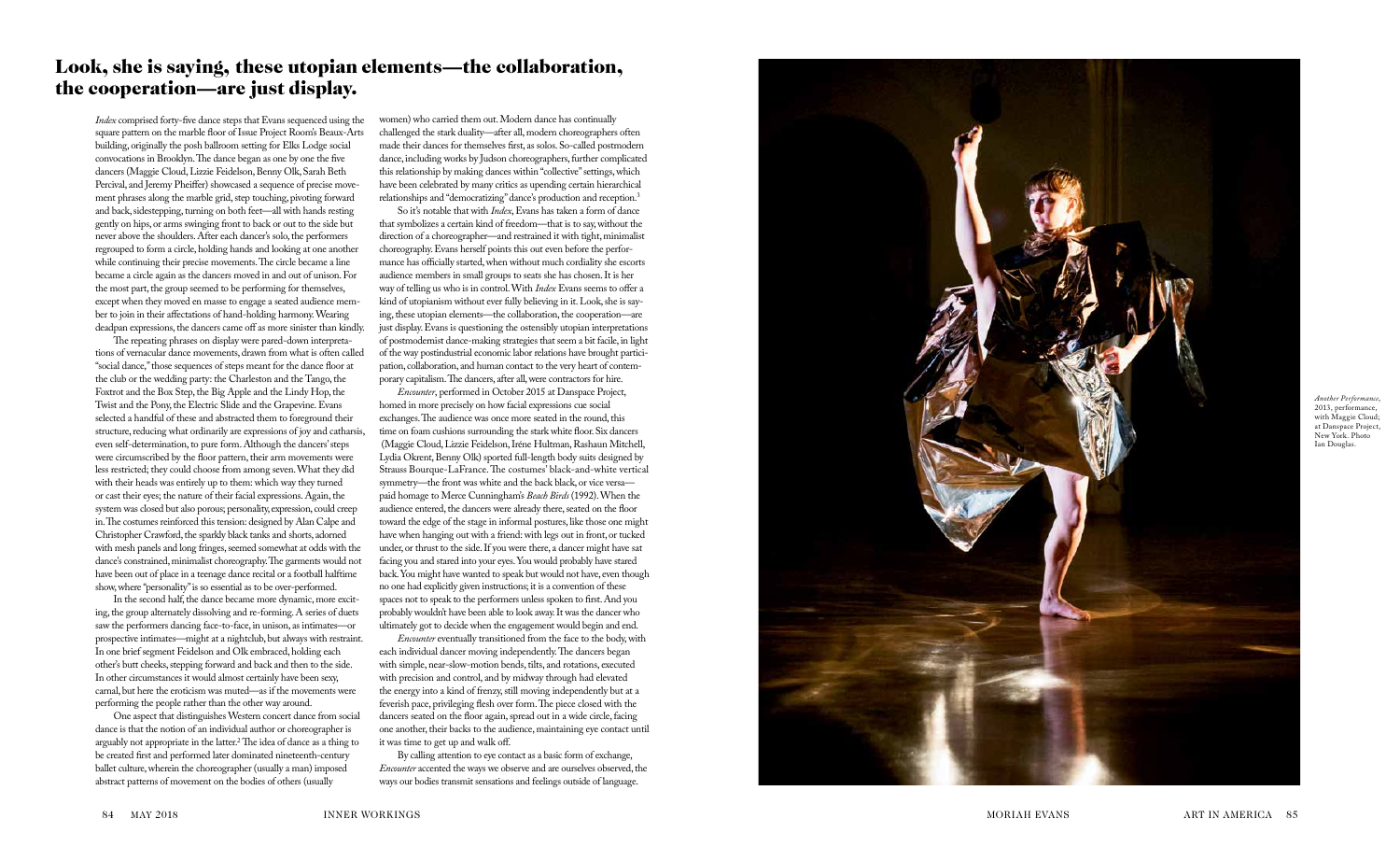NINE SETUPS, five duets, two walks. Movement initiated from internal organs. Energetic modes and strategies. *Figuring*, with its head-spinning number of potential permutations, with its emphasis on nonverbal group communication, is astonishingly complex. Evans herself used a complicated spreadsheet to keep track of the permutations, while Feidelson prepared flash cards to memorize the various components of the dance, and routinely consulted them in preparation for unannounced quizzes*. Figuring* is also difficult to watch—*difficult*  as in requiring skill or knowledge; *difficult* as in, at times, uncomfortable (all that vulnerability). Part of the difficulty is that on a superficial level the movements can seem lacking in any need for skill or virtuosity and entirely random. Watching the dance for ninety minutes dispels any notion that the dance requires no skill on the part of the dancers. Traditional choreography tends to privilege the external aspects of the movements—their execution and expression. In contrast, *Figuring*  privileges the dancers' internal states; the dance is transpiring privately even as it is being staged publicly. I saw *Figuring* twice. I understood something about how to watch it because I have seen some of Evans's previous work. The longer I watched the dance, the more I learned about how to watch it, the more I was moved by it. I concluded something exceedingly complex was transpiring and attention-wise I was rapt; still, I left even the second performance without much sense of the dance's structure though it seemed part of Evans's intent.

On January 10, dance critic Gia Kourlas posted a brief, edited video of Feidelson, Mannarino, and Percival on the *New York Times*  Instagram feed with the hashtag SpeakingInDance. The camera moves around the dancers and in between them as they warm up for the performance, alternately zooming out to frame the group and zooming in to focus on individual dancers. Much of the foot-

is always subjectivity; there is always interpretation. With so few people, it takes only one to withdraw from the consensus to upset it. This dynamic means each dancer is encouraged to pay attention to her own body and assert her presence. It means each dancer contributes to the making of the dance. It means each dancer has some say about what she is doing with her body. The group's "research," then, is never complete, the system of dancing never closed; the dancers can always advocate for modifications, can attempt to redress misunderstandings. Evans and the dancers have in a sense formalized this dynamic by including the "coaching" role in certain setups. At moments in the performance when the dancers seemed to be offering each other advice or encouragement—*Keep letting the energy flow; I think you can do better than this—*they were performing the coaching role, a role that ordinarily only the choreographer would perform.

But these responsibilities, while empowering, come with a price. Consensus building—in this case, to oversimplify, on *how* to do the dance—is about conflict as much as it is about agreement, and conflict making (and resolving) was essentially built into *Figuring*. The dancers, Evans included, were invited to challenge each other. Conflict is not an inherently adverse experience but it can be emotionally stressful, even when it is resolved respectfully. Preparing for *Figuring* required the dancers to engage an expansive set of intellectual, physical, and relational responsibilities that pushed bodily limits and tested choreographic agreements. Evans is in search of dance's utopian potential while also expressing doubt about the possibility of same; or to put it another way, utopia appears and then it disappears, and all you can do is to try to find it again.



group communication, make these decisions as they are performing the dance. The sequence of worlds is determined by the dancers; Evans is merely watching them.

When Evans began rehearsals for *Figuring* in December 2016, Donald Trump was weeks away from being inaugurated president. "We were at a frightening place historically," she said. "I didn't want to tell people how to be in their bodies or what to do with their bodies. I didn't want to impose historical dance models onto the performers." Evans addressed this problem by inviting the dancers to join her in trying to articulate a system for dancing that would begin with "sensation inside of the body" rather than with a preformed image of what the dancing body should look like. Each movement would start with a thought or a place of sensation. Dancers think a lot about where movements are initiated, and it tends to be somewhere on the body over which we have voluntary control: initiate from the fingers; initiate from the pelvis; initiate from the nose (in one segment of *Encounter,* for example, scores instruct the dancers to initiate movement from somewhere on the face). But for *Figuring*, the dancers were asked to initiate movement from an organ. Any organ. Heart, liver, pancreas, brain; it is up to the dancer to decide.

A dancer in "juxtaposition as viewpoint" who has been assigned the mode of *displacement* may decide to initiate movement from her liver. She could imagine the liver or try to access it through sensation. What does *displacement* look like when initiated from the liver? There is no "correct" answer to this question. But the dancers know. Evans knows. They know because together, through an entire year of near-daily rehearsals, they have practiced initiating displacement from the liver (and other combinations of energetic modes and organs). Through this practice—which Evans characterized to me as "research"—they have arrived at an agreement about what displacement from the liver feels like and looks like—not only inside the body but as a kind of energy (for lack of a better term) transmitted to and perceived by the other dancers.

These agreements exist but they are in effect fragile agreements. They are fragile because when a consensus is arrived at by these four people it can easily be questioned or undermined. There

The dancers' initial exchanges with the audience members, which proceed from facial "scores" authored by Evans, end up influencing the way the dance unfolds. The face-to-face encounters set up a chain reaction, the way such interactions so often do as we make our way through the world, as humans encountering other humans. One exchanged glance can throw off a day—or drastically improve it. But the piece adds complexity by accounting for setting: what does it mean to exchange a private gaze in public? What does it mean to witness a private exchange in front of a group? What does it mean to be a spectator, which is to say, to direct a gaze but not have it returned? In *Index*, the dancers seemed to be restrained by Evans's choreography. But *Encounter* had, at times, something of the opposite effect. The choreographic system was more subtle, and as I watched the dance, I felt that the dancers were being imposed on less than I was—restrained by the social conventions of the performance space and by social etiquette more generally. I felt self-conscious and hyperaware of how I was expected to behave.

NINE SETUPS, five duets, two walks. Think of them as a roadmap through *Figuring*. I have access to this map because in the weeks following the performance, I spoke with Evans. I also spoke with Feidelson, whom I worked with for several years at Triple Canopy. The setups have names like "group attachment," "juxtaposition as viewpoint," "burger de deux," and "sonic chorus," and you can think of them as miniature worlds. The worlds have their own rules, and in them each dancer has a set of precise roles to play. The rules, the roles—they are strategies for relating. Throughout the entirety of the work the dancers engage five energetic modes of movement (*vibration*, *displacement*, *drawing*, *electrocution*, *rhythm*). In ninety minutes, the dancers try to move through all nine of these worlds, performing the duets and the walks as they do so. They don't necessarily get through all the material on every occasion, however; for instance, they may end up performing all nine setups, but only two of the duets. The roadmap tells the dancers where they need to go (i.e., the setups and so on) but, crucially, not how to get there or in what order. The dancers, through a kind of nonverbal

*Social Dance 9–12: Encounter*, 2015, performance, with (left to right) Feidelson and Benny Olk; at Danspace Project. Photo Ian Douglas.

*Social Dance 9–12: Encounter*, 2015, performance, with (foreground, left to right) Rashaun Mitchell and Iréne Hultman; at Danspace Project. Photo Miana Jun.